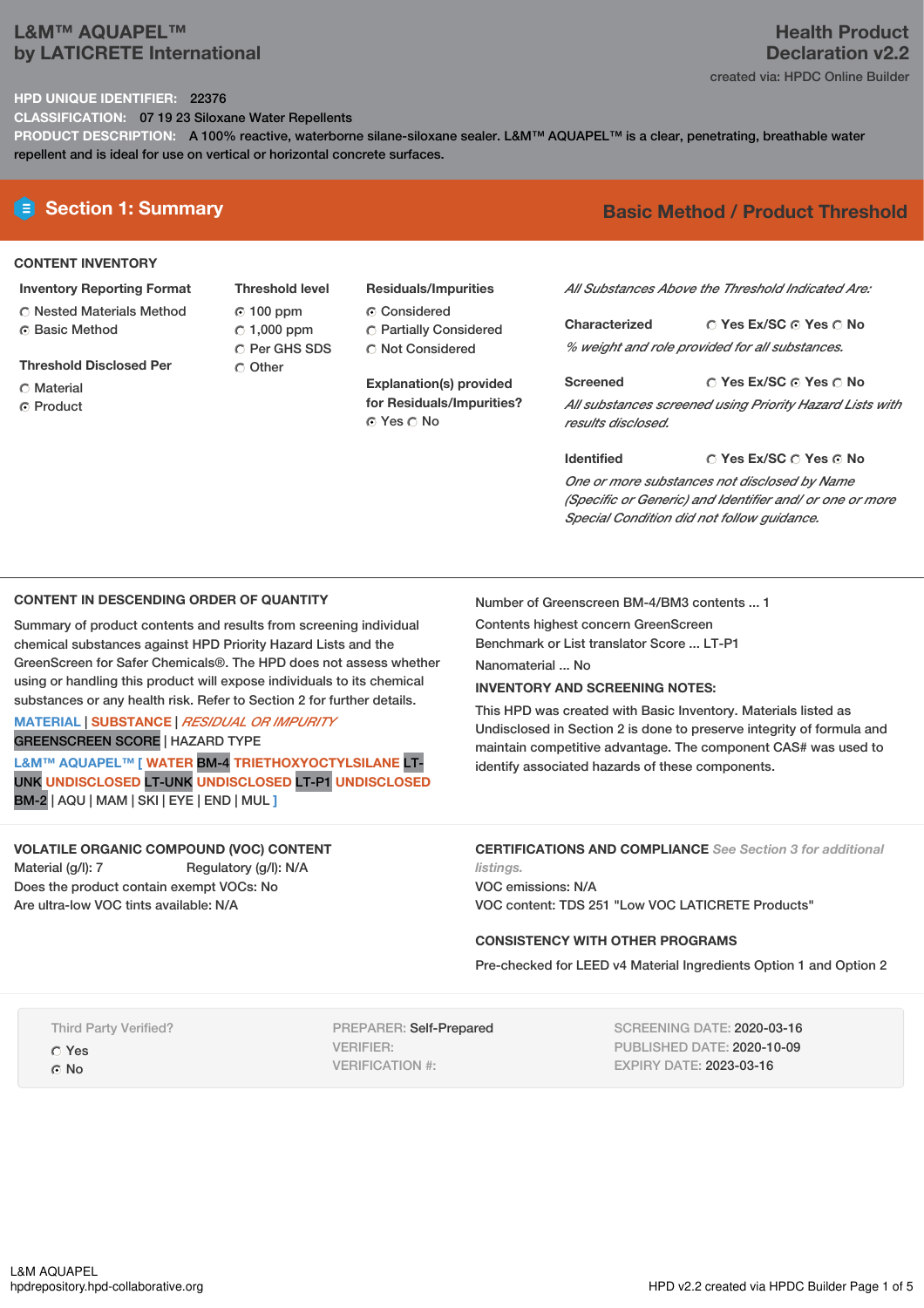This section lists contents in a product based on specific threshold(s) and reports detailed health information including hazards. This HPD uses the *inventory method indicated above, which is one of three possible methods:*

- *Basic Inventory method with Product-level threshold.*
- *Nested Material Inventory method with Product-level threshold*
- *Nested Material Inventory method with individual Material-level thresholds*

Definitions and requirements for the three inventory methods and requirements for each data field can be found in the HPD Open Standard version *2.2, available on the HPDC website at: [www.hpd-collaborative.org/hpd-2-2-standard](https://www.hpd-collaborative.org/hpd-2-2-standard)*

| <b>L&amp;M™ AQUAPEL™</b>                                                                                        |                                                                                                                                                                                                                                                                    |                                                                                                  |                   |                                   |                                                    |
|-----------------------------------------------------------------------------------------------------------------|--------------------------------------------------------------------------------------------------------------------------------------------------------------------------------------------------------------------------------------------------------------------|--------------------------------------------------------------------------------------------------|-------------------|-----------------------------------|----------------------------------------------------|
| PRODUCT THRESHOLD: 100 ppm                                                                                      | RESIDUALS AND IMPURITIES CONSIDERED: Yes                                                                                                                                                                                                                           |                                                                                                  |                   |                                   |                                                    |
| potentially greater than 100 ppm.                                                                               | RESIDUALS AND IMPURITIES NOTES: Residuals and impurities are measured by quantitative methods and are only displayed when they are                                                                                                                                 |                                                                                                  |                   |                                   |                                                    |
|                                                                                                                 | OTHER PRODUCT NOTES: See SDS at www.laticrete.com for occupational exposure information.                                                                                                                                                                           |                                                                                                  |                   |                                   |                                                    |
| <b>WATER</b>                                                                                                    |                                                                                                                                                                                                                                                                    |                                                                                                  |                   |                                   | ID: 7732-18-5                                      |
|                                                                                                                 | HAZARD SCREENING METHOD: Pharos Chemical and Materials Library HAZARD SCREENING DATE: 2020-03-16                                                                                                                                                                   |                                                                                                  |                   |                                   |                                                    |
| $\%$ : 90.0000 - 98.0000                                                                                        | GS: BM-4                                                                                                                                                                                                                                                           | <b>RC: None</b>                                                                                  | NANO: No          |                                   | <b>SUBSTANCE ROLE: Diluent</b>                     |
| <b>HAZARD TYPE</b>                                                                                              | <b>AGENCY AND LIST TITLES</b>                                                                                                                                                                                                                                      |                                                                                                  | <b>WARNINGS</b>   |                                   |                                                    |
| None found                                                                                                      |                                                                                                                                                                                                                                                                    |                                                                                                  |                   |                                   | No warnings found on HPD Priority Hazard Lists     |
|                                                                                                                 | SUBSTANCE NOTES: The amount of this component may vary based on the plant of manufacture. This product is shown as undisclosed to<br>preserve integrity of formula and maintain competitive advantage. The component CAS# was used to identify associated hazards. |                                                                                                  |                   |                                   |                                                    |
| <b>TRIETHOXYOCTYLSILANE</b>                                                                                     |                                                                                                                                                                                                                                                                    |                                                                                                  |                   |                                   | ID: 2943-75-1                                      |
|                                                                                                                 |                                                                                                                                                                                                                                                                    | HAZARD SCREENING METHOD: Pharos Chemical and Materials Library HAZARD SCREENING DATE: 2020-03-16 |                   |                                   |                                                    |
| %: $1,0000 - 3,0000$                                                                                            | <b>GS: LT-UNK</b>                                                                                                                                                                                                                                                  |                                                                                                  |                   |                                   | RC: None NANO: No SUBSTANCE ROLE: Water resistance |
| <b>HAZARD TYPE</b>                                                                                              | <b>AGENCY AND LIST TITLES</b>                                                                                                                                                                                                                                      |                                                                                                  | <b>WARNINGS</b>   |                                   |                                                    |
| None found                                                                                                      |                                                                                                                                                                                                                                                                    |                                                                                                  |                   |                                   | No warnings found on HPD Priority Hazard Lists     |
| SUBSTANCE NOTES: The amount of this component may vary based on the plant of manufacture.<br><b>UNDISCLOSED</b> |                                                                                                                                                                                                                                                                    |                                                                                                  |                   |                                   |                                                    |
|                                                                                                                 | HAZARD SCREENING METHOD: Pharos Chemical and Materials Library                                                                                                                                                                                                     |                                                                                                  |                   | HAZARD SCREENING DATE: 2020-03-16 |                                                    |
| $\%$ : 0.5000 - 0.6000                                                                                          | <b>GS: LT-UNK</b>                                                                                                                                                                                                                                                  |                                                                                                  | RC: None NANO: No |                                   | <b>SUBSTANCE ROLE: Water resistance</b>            |
| <b>HAZARD TYPE</b>                                                                                              | <b>AGENCY AND LIST TITLES</b>                                                                                                                                                                                                                                      |                                                                                                  | <b>WARNINGS</b>   |                                   |                                                    |
| None found                                                                                                      |                                                                                                                                                                                                                                                                    |                                                                                                  |                   |                                   | No warnings found on HPD Priority Hazard Lists     |
| <b>UNDISCLOSED</b>                                                                                              | SUBSTANCE NOTES: The amount of this component may vary based on the plant of manufacture. This product is shown as undisclosed to<br>preserve integrity of formula and maintain competitive advantage. The component CAS# was used to identify associated hazards. |                                                                                                  |                   |                                   |                                                    |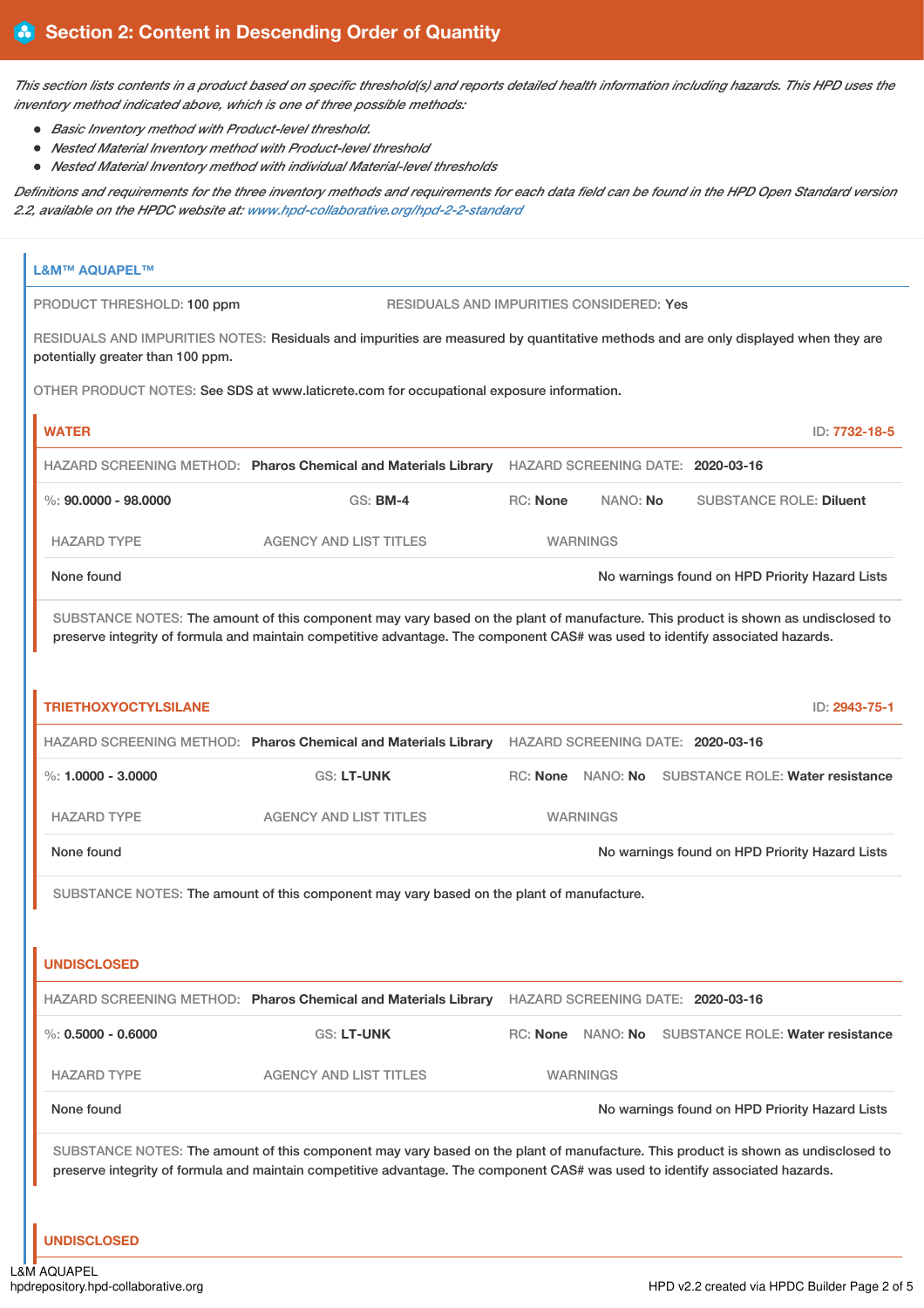|                    | HAZARD SCREENING METHOD: Pharos Chemical and Materials Library HAZARD SCREENING DATE: 2020-03-16 |                 |                                                    |
|--------------------|--------------------------------------------------------------------------------------------------|-----------------|----------------------------------------------------|
| %: 0.1000 - 0.1500 | GS: LT-P1                                                                                        |                 | RC: None NANO: No SUBSTANCE ROLE: Water resistance |
| <b>HAZARD TYPE</b> | AGENCY AND LIST TITLES                                                                           | <b>WARNINGS</b> |                                                    |
| None found         |                                                                                                  |                 | No warnings found on HPD Priority Hazard Lists     |

SUBSTANCE NOTES: The amount of this component may vary based on the plant of manufacture. This product is shown as undisclosed to preserve integrity of formula and maintain competitive advantage. The component CAS# was used to identify associated hazards.

#### **UNDISCLOSED**

|                        | HAZARD SCREENING METHOD: Pharos Chemical and Materials Library |                                                             |                 | HAZARD SCREENING DATE: 2020-03-16    |                                                         |
|------------------------|----------------------------------------------------------------|-------------------------------------------------------------|-----------------|--------------------------------------|---------------------------------------------------------|
| %: $0.0300 - 0.0500$   | <b>GS: BM-2</b>                                                |                                                             | RC: None        | NANO: No                             | <b>SUBSTANCE ROLE: Biocide</b>                          |
| <b>HAZARD TYPE</b>     | <b>AGENCY AND LIST TITLES</b>                                  |                                                             | <b>WARNINGS</b> |                                      |                                                         |
| <b>ACUTE AQUATIC</b>   | EU - GHS (H-Statements)                                        |                                                             |                 | H400 - Very toxic to aquatic life    |                                                         |
| <b>CHRON AQUATIC</b>   | EU - GHS (H-Statements)                                        | H410 - Very toxic to aquatic life with long lasting effects |                 |                                      |                                                         |
| <b>MAMMALIAN</b>       | EU - GHS (H-Statements)                                        |                                                             |                 | H301 - Toxic if swallowed            |                                                         |
| <b>MAMMALIAN</b>       | EU - GHS (H-Statements)                                        |                                                             |                 | H311 - Toxic in contact with skin    |                                                         |
| <b>SKIN IRRITATION</b> | EU - GHS (H-Statements)                                        |                                                             |                 |                                      | H314 - Causes severe skin burns and eye damage          |
| <b>SKIN SENSITIZE</b>  | EU - GHS (H-Statements)                                        |                                                             |                 |                                      | H317 - May cause an allergic skin reaction              |
| <b>EYE IRRITATION</b>  | EU - GHS (H-Statements)                                        |                                                             |                 | H318 - Causes serious eye damage     |                                                         |
| <b>MAMMALIAN</b>       | EU - GHS (H-Statements)                                        |                                                             |                 | H330 - Fatal if inhaled              |                                                         |
| <b>ENDOCRINE</b>       | <b>TEDX - Potential Endocrine Disruptors</b>                   |                                                             |                 | <b>Potential Endocrine Disruptor</b> |                                                         |
| <b>MULTIPLE</b>        | German FEA - Substances Hazardous to<br>Waters                 |                                                             |                 | Class 3 - Severe Hazard to Waters    |                                                         |
| <b>SKIN SENSITIZE</b>  | <b>MAK</b>                                                     |                                                             |                 |                                      | Sensitizing Substance Sh - Danger of skin sensitization |

SUBSTANCE NOTES: The amount of this component may vary based on plant of manufacture. This product is shown as undisclosed to preserve integrity of formula and maintain competitive advantage. The component CAS# was used to identify associated hazards.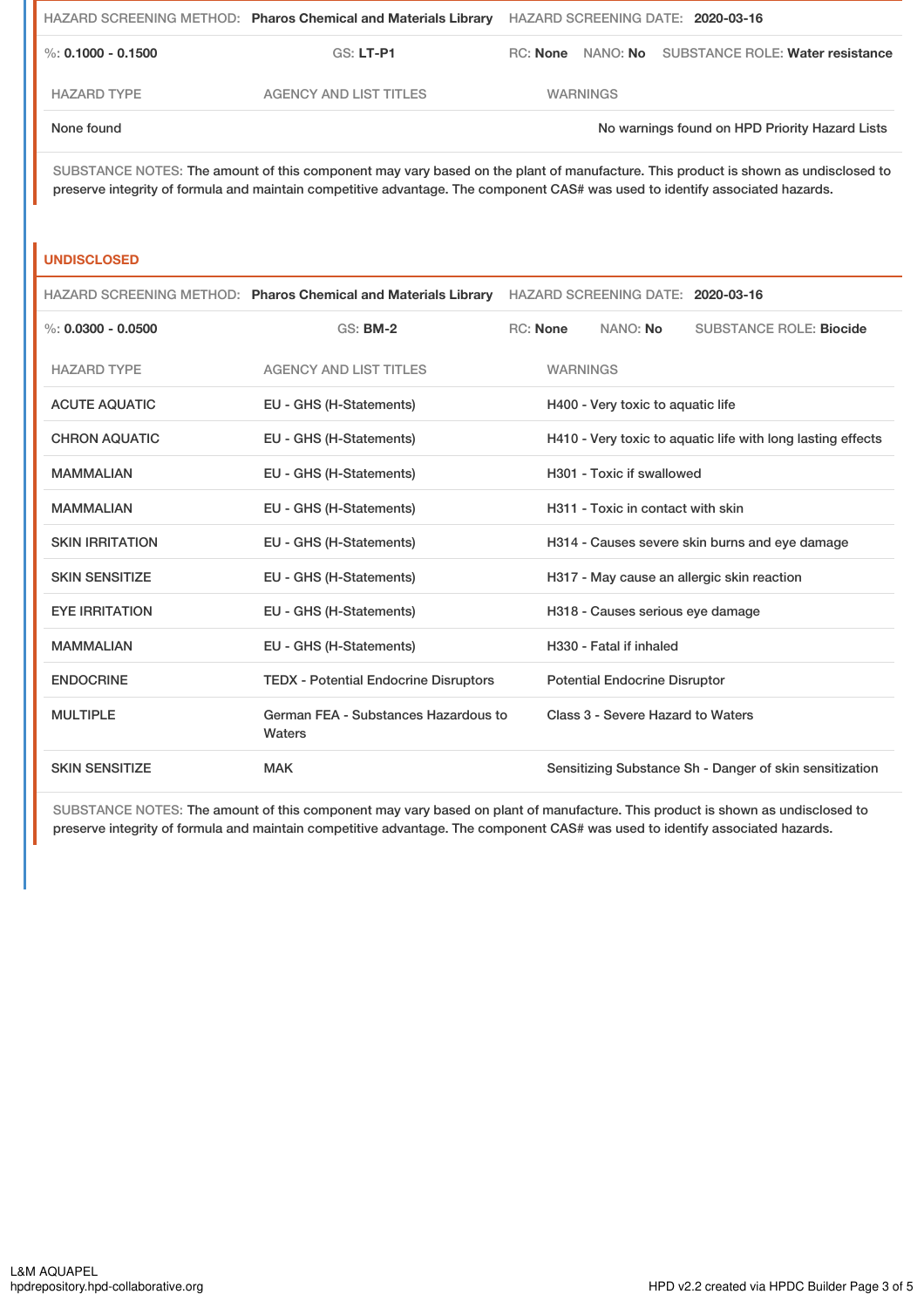This section lists applicable certification and standards compliance information for VOC emissions and VOC content. Other types of health or *environmental performance testing or certifications completed for the product may be provided.*

| <b>VOC EMISSIONS</b>                                                                                                                                                                                                   | N/A                                  |                     |                                    |  |  |
|------------------------------------------------------------------------------------------------------------------------------------------------------------------------------------------------------------------------|--------------------------------------|---------------------|------------------------------------|--|--|
| CERTIFYING PARTY: Self-declared<br><b>APPLICABLE FACILITIES: Applies to All Facilities.</b><br><b>CERTIFICATE URL:</b>                                                                                                 | ISSUE DATE: 2020-10-<br>09           | <b>EXPIRY DATE:</b> | <b>CERTIFIER OR LAB: LATICRETE</b> |  |  |
| CERTIFICATION AND COMPLIANCE NOTES: L&M™ AQUAPEL™ has not been tested for VOC emissions.                                                                                                                               |                                      |                     |                                    |  |  |
| <b>VOC CONTENT</b>                                                                                                                                                                                                     | TDS 251 "Low VOC LATICRETE Products" |                     |                                    |  |  |
| CERTIFYING PARTY: Self-declared<br><b>APPLICABLE FACILITIES: Applies to All Facilities.</b><br><b>CERTIFICATE URL:</b><br>https://cdn.laticrete.com/~/media/support-and-<br>downloads/technical-datasheets/tds251.ashx | ISSUE DATE: 2020-08-<br>12           | <b>EXPIRY DATE:</b> | <b>CERTIFIER OR LAB: LATICRETE</b> |  |  |
| CERTIFICATION AND COMPLIANCE NOTES: Meets LEED v4.1 Credit "Low Emitting Materials" VOC Content Requirements per SCAQMD Rule<br>1113 (Sealers).                                                                        |                                      |                     |                                    |  |  |

# **Section 4: Accessories**

This section lists related products or materials that the manufacturer requires or recommends for installation (such as adhesives or fasteners), maintenance, cleaning, or operations. For information relating to the contents of these related products, refer to their applicable Health Product *Declarations, if available.*

No accessories are required for this product.

# **Section 5: General Notes**

L&M™ AQUAPEL<sup>™</sup> meets the Living Building Challenge v4.0 requirement that the product does not contain any of the Red Listed Materials or Chemicals. Specifically, L&M AQUAPEL does not contain the following: Antimicrobials (marketed with a health claim) •Alkylphenols and related compounds •Asbestos •Bisphenol A (BPA) and structural analogues •California Banned Solvents •Chlorinated Polymers, including Chlorinated polyethylene (CPE), Chlorinated Polyvinyl Chloride (CPVC), Chloroprene (neoprene monomer), Chlorosulfonated polyethylene (CSPE), Polyvinylidiene chloride (PVDC), and Polyvinyl Chloride (PVC) •Chlorobenzenes •Chlorofluorocarbons (CFCs) & Hydrochlorofluorocarbons (HCFCs) •Formaldehyde (added) • Monomeric, polymeric and organo-phosphate halogenated flame retardants (HFRs) •Organotin Compounds •Perfluorinated Compounds (PFCs) •Phthalates (orthophthalates) •Polychlorinated Biphenyls (PCBs) •Polycyclic Aromatic Hydrocarbons (PAH) •Short-Chain and Medium-Chain Chlorinated Paraffins •Toxic Heavy Metals - Arsenic, Cadmium, Chromium, Lead (added), and Mercury •Wood treatments containing Creosote, Arsenic or Pentachlorophenol. See Section 1 for Volatile Organic Compounds (VOC) (wet applied products) information.